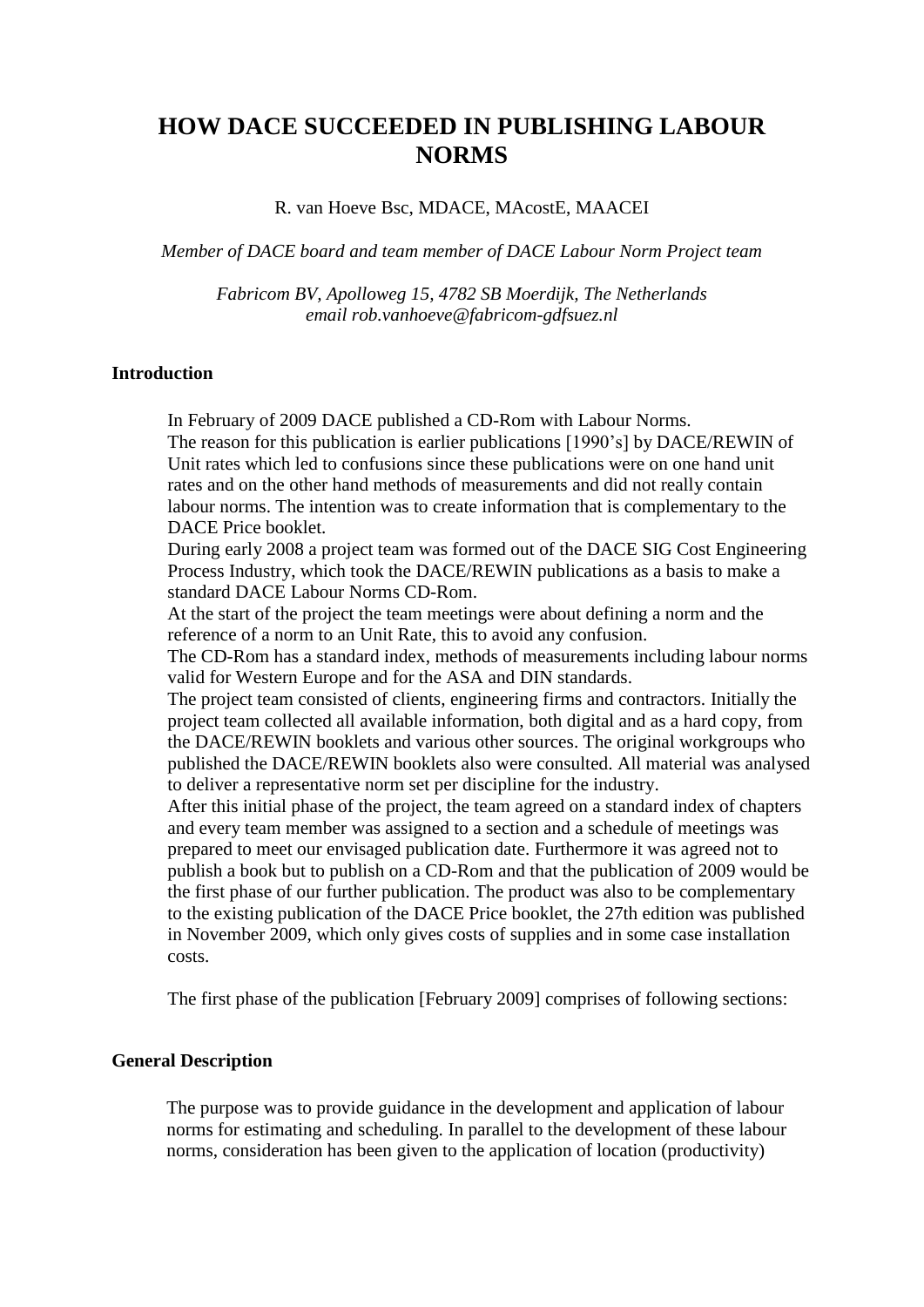factors, indirect costs, overheads, profit & risk, condition factors and/ or efficiency factors.

Therefore the user should have a common understanding of the terminology used in this process to ensure clarity (understanding) with regard to what is included in labour norms, labour rates and those items that should be captured as derived costs (applying factors and uplifts).

This section addresses labour norms and labour rates separately; it does NOT address contract forms or those elements that are specifically excluded from the labour norms and/ or labour rates.

The preambles (scope description) and qualifications (condition factors when special working conditions apply) to the labour norms are intended to provide the basis for completeness and consistency in estimates. The preambles and qualifications are applicable for all types of installation work.

When making estimates it should be ascertained whether the work construction site conditions meet the principles on which the labour norms are based. If that is not the case corrections have to be made to the relevant labour norms i.e. exceptional circumstances might apply.

The exceptional situations that might exist and for which correction factors are given are:

- Walking distance to workplace;
- High working spaces;
- Below ground level/ low rooms (cellars);
- Enclosed spaces;
- Dust, temperature and noise development;
- Increased concentration of released gases;
- Use of protective clothing in case of work in e.g. chemical environments;
- Congestion:
- Abnormal weather conditions.

### **Piping**

This section includes labour norms and allowances (correction factors) for the assembly of piping systems according to ASA and DIN from ⅛" up to and including 48" and material factors for welding based on the petro-chemical industry. A calculation example is included.

A measuring system is describe and is intended for the settlement and the assessment of the progress of the piping installation.

To allow assessment of the installation steps, then these have been divided into measured items.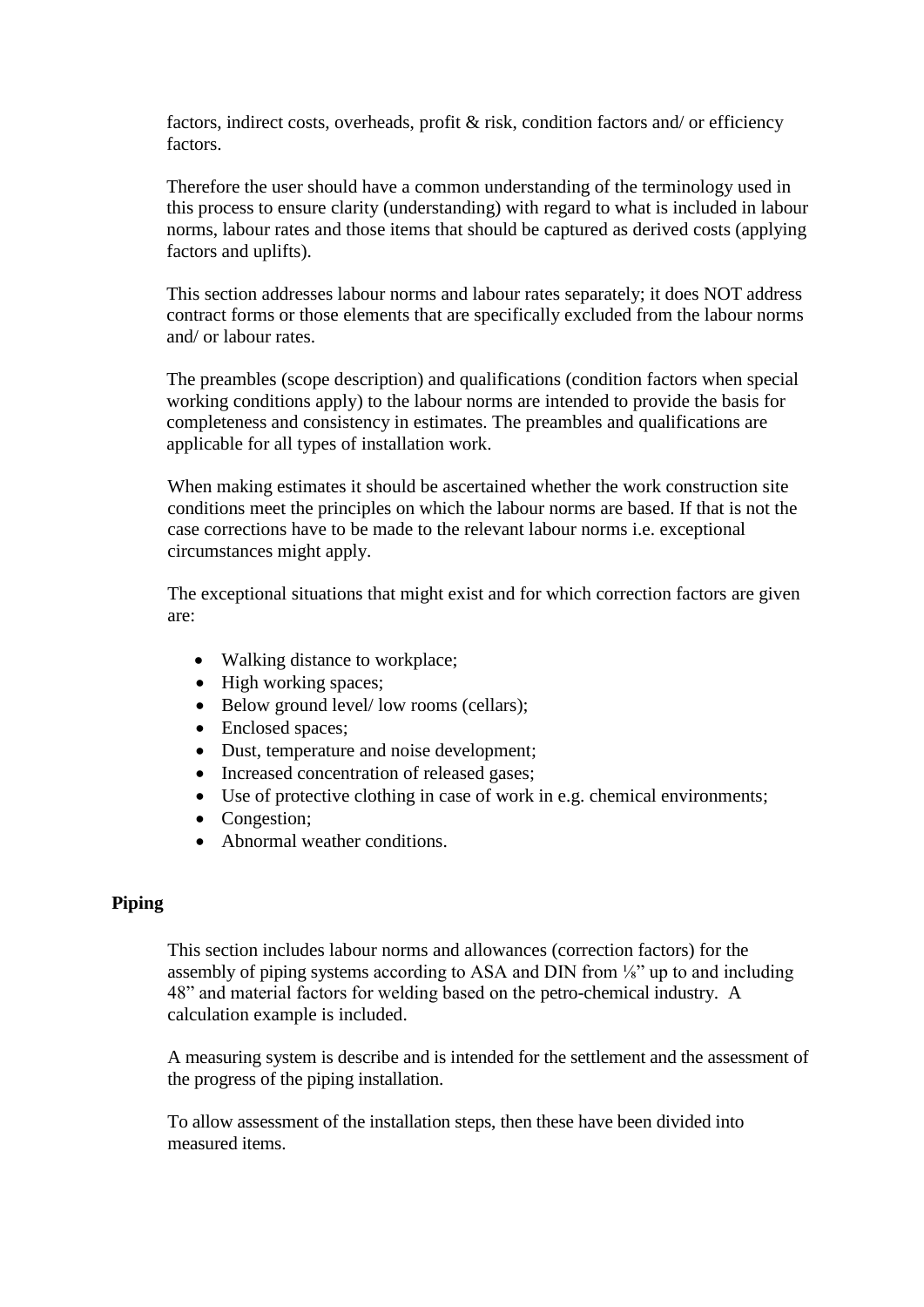The tables show the measured items of the main dimensions used in the measuring system and specify a labour norm for the different nominal bores and wall thicknesses at each measured item.

By using labour norms, the values of these measured items will become dimensionless and bear a fixed relation to each other.

In fixing the number of linear metres, allowance is made for the measurements from pipe centre to pipe centre or to flange front.

Remarks regarding the use of the measuring system:

- a) The price of separate measured items (corresponding with a unit rate) is calculated by multiplying the relevant labour norms from the table by the labour rate.
- b) The price of installation of a complete pipeline or a complete piping system is calculated by multiplying the relevant sum of labour norms by the labour rate.
- c) The measurement table only specifies the major dimensions; during settlement all intermediate values can be calculated or, if necessary, determined for valuation through interpolation.
- d) The influence of various materials on the installation to be carried out is reflected in what is known as the material multiplication factors; they are only used for correcting welding labour norms versus carbon steel welding.
- e) The table shows the labour norms, which depend on the nominal bore on the wall thickness, only once per action.
- f) In case the labour norm is influenced by parameters other than 'wall thickness', 'pressure rating' and 'nominal bore', the labour norm relate to typical values. Intermediate values are calculated for the settlement or, if necessary, for the valuation through interpolation.
- g) The measurement system is valid for the classification of items shown in the table. A further subdivision where, for example, a distinction is made between prefabrication and installation at site, is not made. It is possible that certain activities have to be carried out under special conditions. In this case correction factors can be applied, as specified in the general description.
- h) The in this paragraph specified labour norms are based on activities in the plant and or field. For the labour norms for prefabrication the listed labour norms must be multiplied with an efficiency factor. This efficiency factor is dependant upon the circumstances as in the prefabrication shop.
- i) In determining the labour norms, the nominal bore is decisive.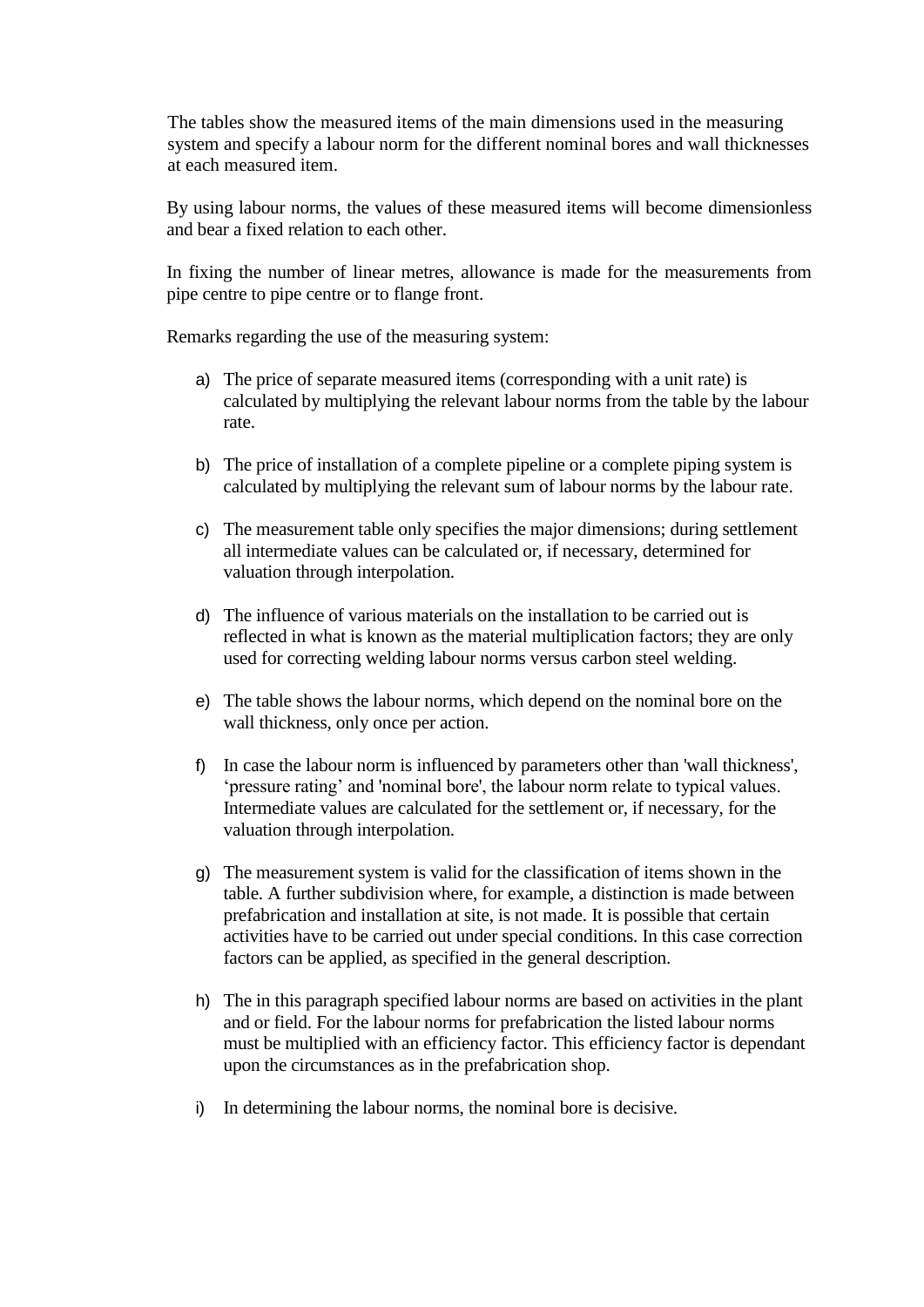## **Painting**

This section describes performance-based coating applicable for painting and coating and is intended for all painting and coating contracts, for both new construction and maintenance of onshore facilities. It includes Labour Norms for protection against external corrosion of both ferrous and non-ferrous metals.

This section includes descriptions for coating application and surface preparation and gives labour norms for prefabrication and field in the same manner as piping.

However it does not apply for internal coatings, coating of buildings and other civil installations, equipment and components with a service temperature below minus 20°C or over 450°C or equipment where thermal shock may appear when in operation.

## **Insulation [hot & personnel protection]**

This section includes descriptions for thermal insulation and specifies requirements and recommendations for external thermal insulation of above ground surfaces of equipment and piping. Again the same table layout of piping is used for the labour norms.

This section is based on the Committee Insulation Netherlands Industry [CINI] Manual "Insulation for Industries".

The CINI Foundation, an institution in which, uniquely, both principals and contractors cooperate. The CINI Manual is meant to serve as a tool for designers, purchasers, installers and inspectors, in realizing the optimal insulation for all common situations. For this purpose, the know-how and experience of specialists from dozens of companies were gathered and laid down in interlinked specifications.

Insulation is defined as those materials or combinations of materials which retard the flow of heat energy by performing one or more of the following functions:

- 1. Conserve energy by reducing heat loss or gain;
- 2. Control surface temperatures for personnel protection and comfort;
- 3. Facilitate temperature control of process;
- 4. Prevent vapour flow and water condensation on cold surfaces;
- 5. Increase operating efficiency of heating/ventilating/cooling, plumbing, steam, process and power systems found in commercial and industrial installations;
- 6. Prevent or reduce damage to equipment from exposure to fire or corrosive atmospheres;
- 7. Assist mechanical systems in meeting criteria in food and cosmetic plants;
- 8. Reduce emissions of pollutants to the atmosphere.

### **Scaffolding**

This section describes the points of attention and describes the activities for scaffolding. Furthermore it gives examples how to measure the most common types of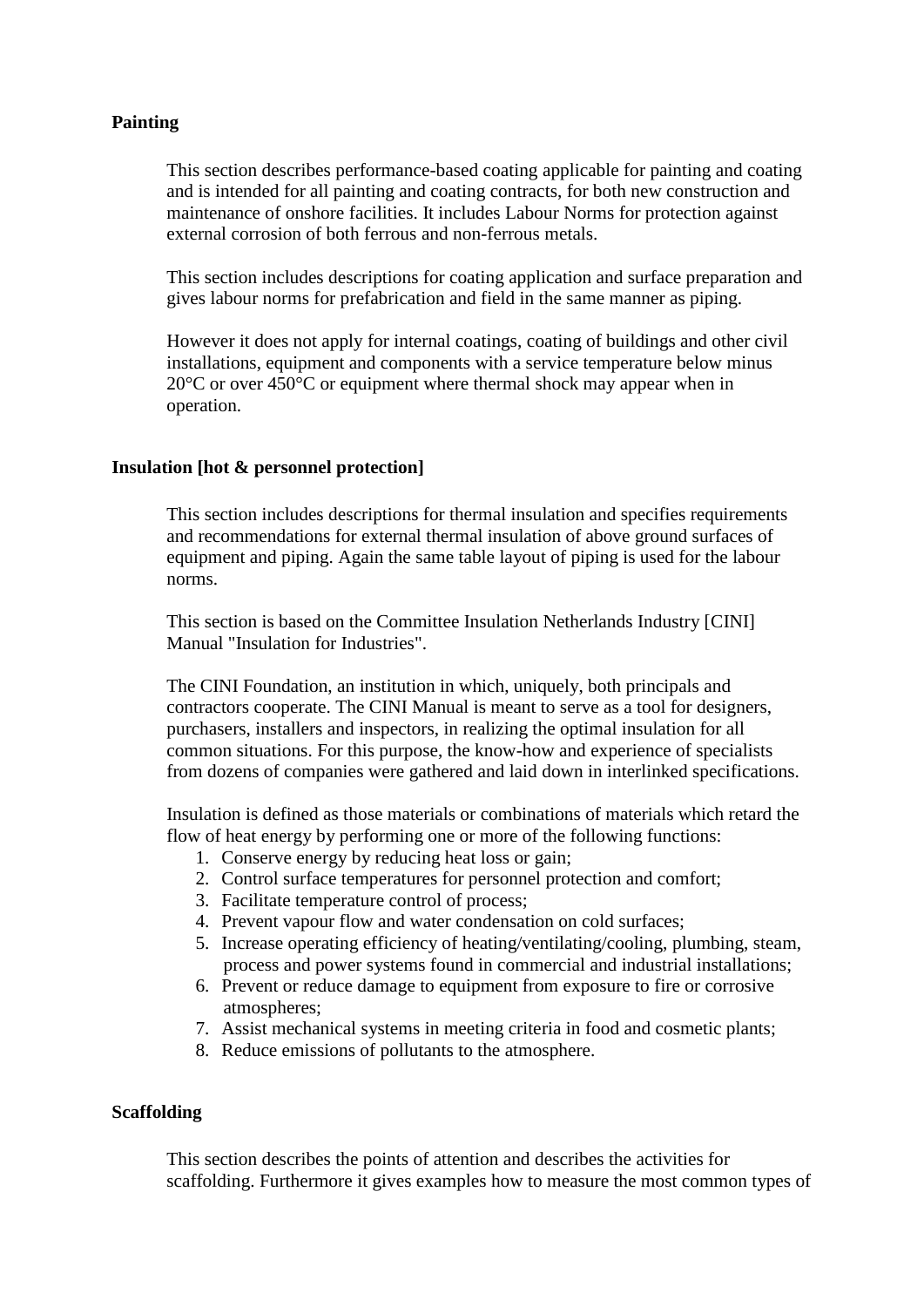scaffolding using sketches and calculation methods. A metric of scaffolding labour norms is included.

Together with a general checklist with points of attention, scaffolding has been classified in types. For each type of scaffolding a checklist for composing the scaffolding types is included. This covers approximately 90% of all scaffolding. As an aid the most common selection has been indicated.

Information concerning scaffolding construction can be obtained at the association of scaffolding companies in the Netherlands called Vereniging van Steiger-, Hoogwerken Betonbekistingbedrijven [VSB], section Steigerbedrijven.

### **Points of attention**

The method of measurement is also intended for assessing of progress of the installation of scaffolding work.

To be able to evaluate the steps of the installation, the type of measurements are segregated. Tables shows the main dimensions used in the measuring system for each item.

The table specifies labour norms for different types of scaffolding for each measured item.

The measured items are valued by means of the relevant standard labour norms on the basis of theoretical considerations and practical experience.

In fixing the number of linear metres, allowance is made for the measurements from centre to centre of scaffolding pipe.

Remarks regarding the use of the measurement system:

- I. The price of separate measured items (which corresponds with a unit rate) is calculated by multiplying the relevant standard labour norms from the table by the relevant labour rate.
- II. The price of installation of scaffolding or a complete scaffolding system is calculated by multiplying the relevant sum of standard labour norms by the relevant labour rate.

#### **Electrical & instrumentation**

Here we have based our labour norms on standard electrical and instrumentation work which are common in the Petro-chemical industry. Beside labour norms we included sketches with their calculations of typical hook-ups.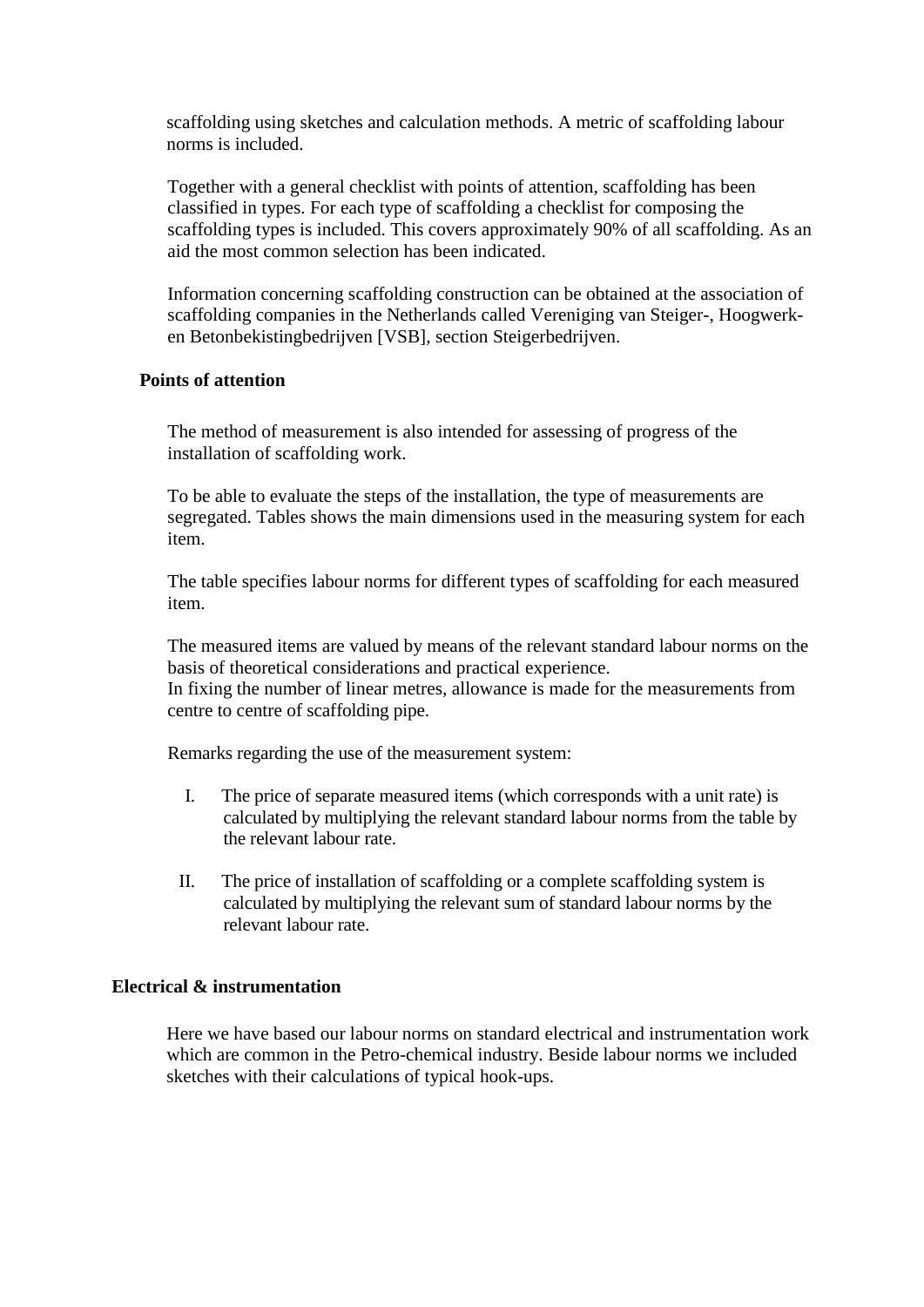## **Future development**

At this point in time we have started-up phase two of our project with the aim of improve and extend our DACE Labour Norms with the following sections:

- New section Structural Steel Construction;
- New section Equipment
	- o Static
	- o Rotating
- Improve and extend insulation section with cold and noise insulation;
- Improve general section with better definitions of productivity and efficiency;
- Improve painting section add fittings to be consistent with other sections;
- Improve and extend electrical and instrumentation;
- Extend Piping section with Post Weld Heat Treatment and Stress Relieving;
- Improve Scaffolding;
- Extend calculation example with insulation and painting;
- Study possibilities with estimating tools;

Our aim is to publish an improved and extended CD-Rom in the spring of 2011. In order to achieve this we will require besides input from our original project team further input from trade and industries is required. Due to the DACE network set-up we have these connections and are confident that this will succeed.

This CD-Rom is available in Dutch and English for  $\epsilon$  495 postage included, for DACE members there is a reduced cost, and can be acquired at [www.dace.nl](http://www.dace.nl/)

Unfortunately our DACE website is in Dutch with a Google translation into English. For those who want to order the CD-Rom please do the following: You go to the DACE website [Dutch version] you click on "Publicaties" and after it is open you click "Deze kunnen [online](http://dace.nl/?page=6297290) besteld worden".On the bottom of the page you will find: For ordering publications in English please click [here](http://dace.nl/?page=14198012)

## **References**

DACE/Rewin *Piping Unit Rates*, 2<sup>cnd</sup> edition maart 2004, Stichting NAP/DACE, www.dace.nl

DACE/Rewin *Scaffolding Unit Rates*, 2<sup>cnd</sup> edition December 2006, Stichting NAP/DACE, www.dace.nl

DACE/Rewin *Electrical & Instrumentation*, 1<sup>st</sup> edition januari 2001, Stichting NAP/DACE, www.dace.nl

Committee Insulation Netherlands Industry [CINI] *Manual "Insulation for Industries",* www.cini.nl